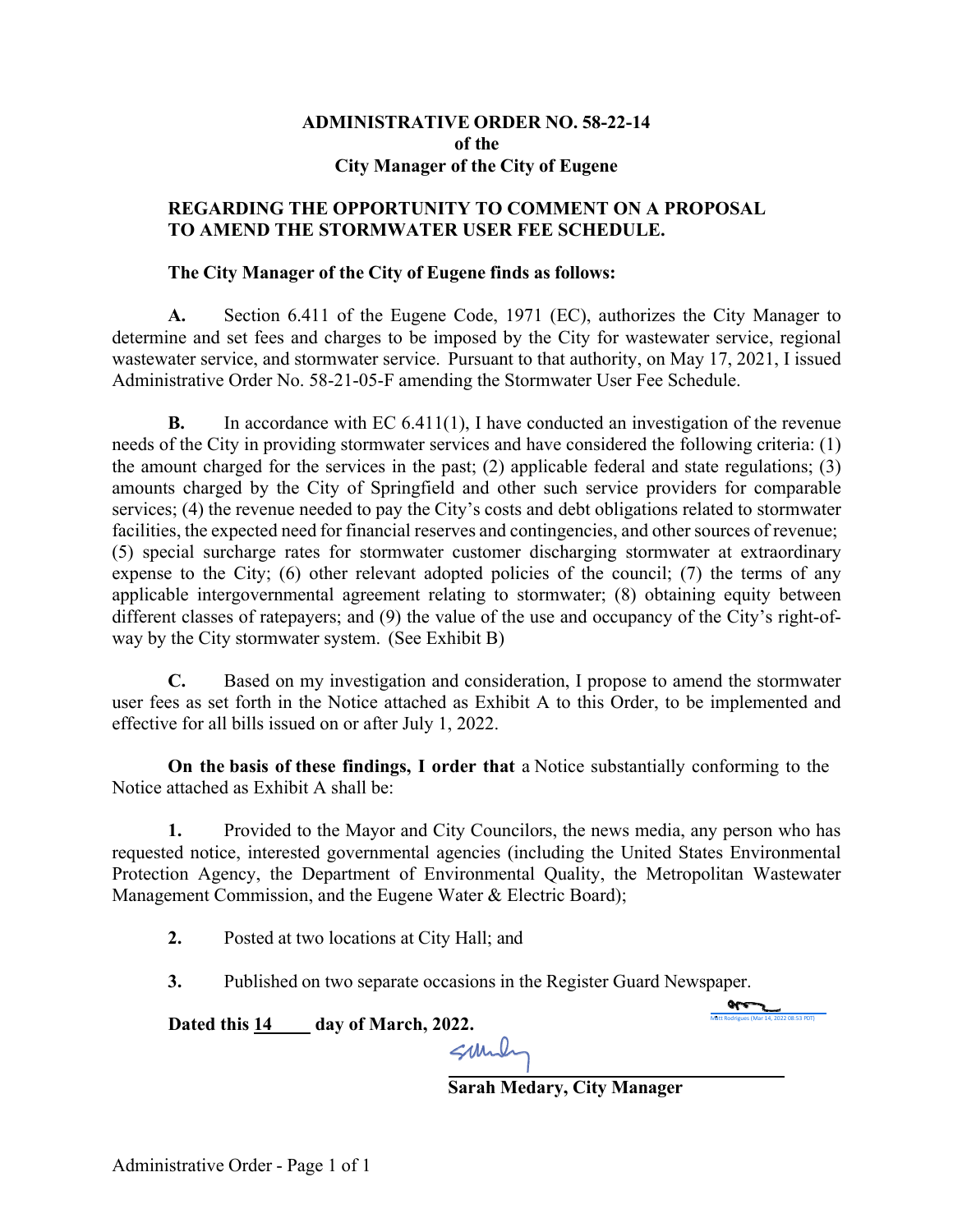

### **NOTICE OF OPPORTUNITY TO COMMENT ON PROPOSED CHANGES TO STORMWATER USER FEES**

To continue providing stormwater services at the same level of service through fiscal year 2023, the City of Eugene is proposing increases in Stormwater User fees to become effective on bills issued on or after July 1, 2022. Documentation supporting this proposal may be reviewed at www.eugene-or.gov/swfees. The current monthly fees and the proposed fees to be charged are set out below.

Stormwater User fees are the sum of charges for impervious surface, street-related run-off and an administrative fee. The three categories of "residential" fees all refer to single-family dwellings, and are described as follows:

- 1. Small Residential Customer. Building footprint is equal to or less than 1,000 square feet.
- 2. Medium Residential Customer. Building footprint is greater than 1,000 square feet and less than 3,000 square feet.
- 3. Large Residential Customer. Building footprint is 3,000 square feet or greater.

All users other than single family homes and duplexes are included as Commercial/Industrial.

The fee for a duplex is calculated as follows: The administrative portion of the fee is based on a single residential account; the street-related portion of the fee is twice the amount for a single family dwelling; and the charge for impervious surface is the same as for a single-family dwelling if the duplex has a vertical configuration and twice that rate if the duplex has a horizontal configuration.

|                     | Small       | Medium      |                       |                       |
|---------------------|-------------|-------------|-----------------------|-----------------------|
|                     | Residential | Residential | Large Residential     | Commercial/Industrial |
|                     |             |             |                       |                       |
| Impervious Surface: | \$7.85      | \$12.64     | \$4.36 per $1,000$ sf | \$4.36 per $1,000$ sf |
| Proposed:           | \$8.15      | \$13.14     | \$4.53 per $1,000$ sf | \$4.53 per $1,000$ sf |
| Street-Related:     | \$2.17      | \$2.17      | \$2.17                | \$1.55 per $1,000$ sf |
| Proposed:           | \$2.26      | \$2.26      | \$2.26                | \$1.61 \$per 1,000 sf |
|                     |             |             |                       |                       |
| Administrative:     | \$0.64      | \$0.64      | \$2.03                | \$2.03                |
| Proposed:           | \$0.67      | \$0.67      | \$2.11                | \$2.11                |
| Total Monthly Fee:  | \$10.66     | \$15.45     | Varies                | Varies                |
| Proposed:           | \$11.08     | \$16.07     | Varies                | Varies                |

The term "per 1,000 sf" refers to square foot of impervious surface area.

| <b>Application Fees:</b> | <b>Fees</b> | <b>Proposed</b>          |
|--------------------------|-------------|--------------------------|
|                          | \$150.00    | No change<br>to this fee |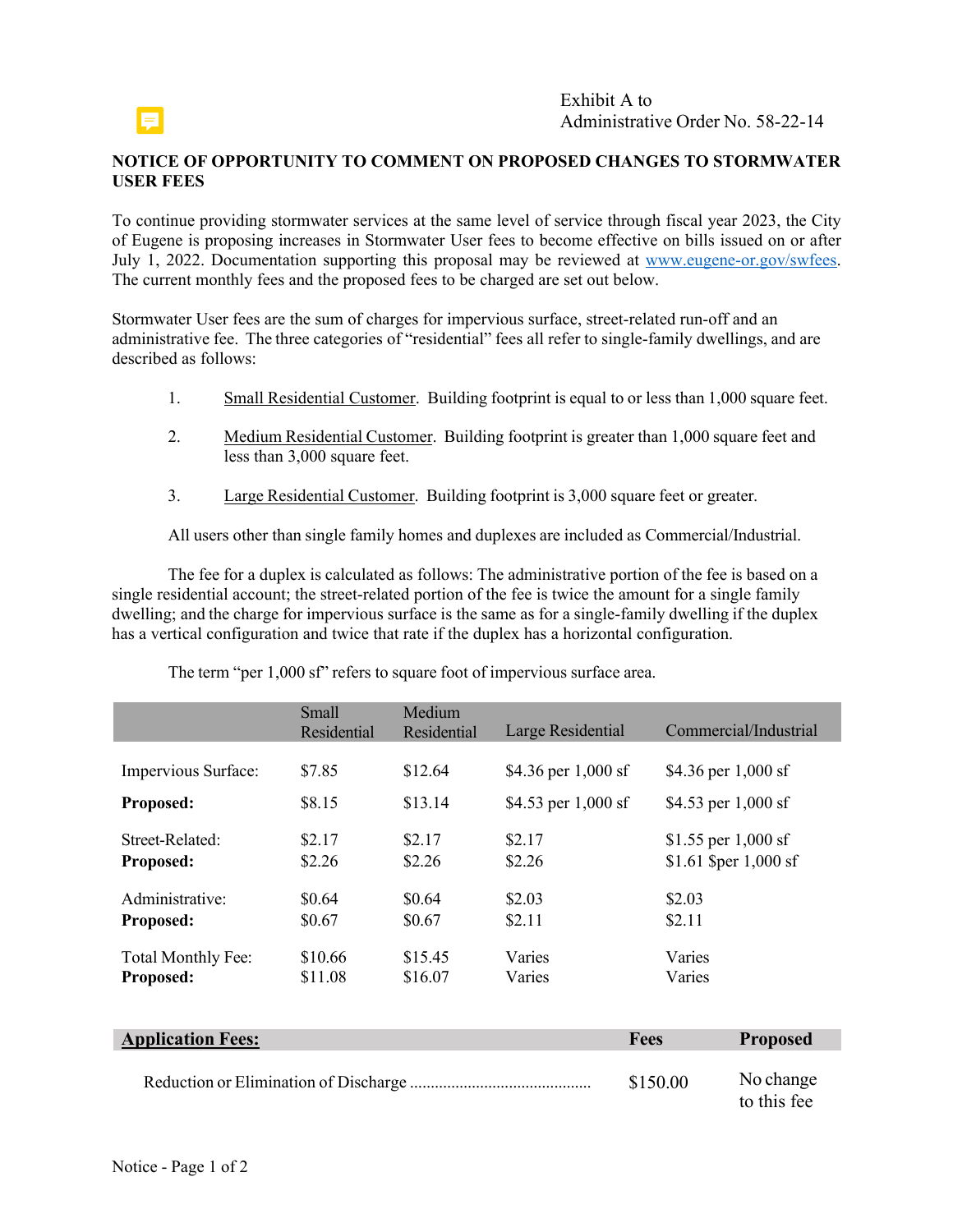| <b>Application Fees:</b>      | <b>Fees</b> | <b>Proposed</b>          |
|-------------------------------|-------------|--------------------------|
| Reduction of Impervious Area: |             |                          |
|                               |             | No change<br>to this fee |
|                               | \$100.00    | No change<br>to this fee |

Comments on the proposed changes may be submitted orally at a public hearing which will be held using virtual meeting technology on March 30, 2022, at noon, via e-mail to PWAdmin@ci.eugene.or.us, or in writing to Susan Weixelman, Public Works Financial Services Manager, 99 W. 10<sup>th</sup> Avenue, Suite 370, Eugene, Oregon, 97401. To be considered, written and email comments must be received by 5 p.m. on March 30, 2022. Information about options for participation in the virtual public hearing will be available by 5 p.m. on March 25, 2022, at https://www.eugene-or.gov/1972/Public-Meetings-Calendar.

To arrange for Spanish-language interpretation, materials in alternative formats, or an interpreter or assistive listening system for the deaf or hard of hearing, telephone 541-682-4900 by noon on March 28, 2022.

#### **Sarah Medary, City Manager**

Dates of Publication: March 20 and 21, 2022

Date of Posting: March 18, 2022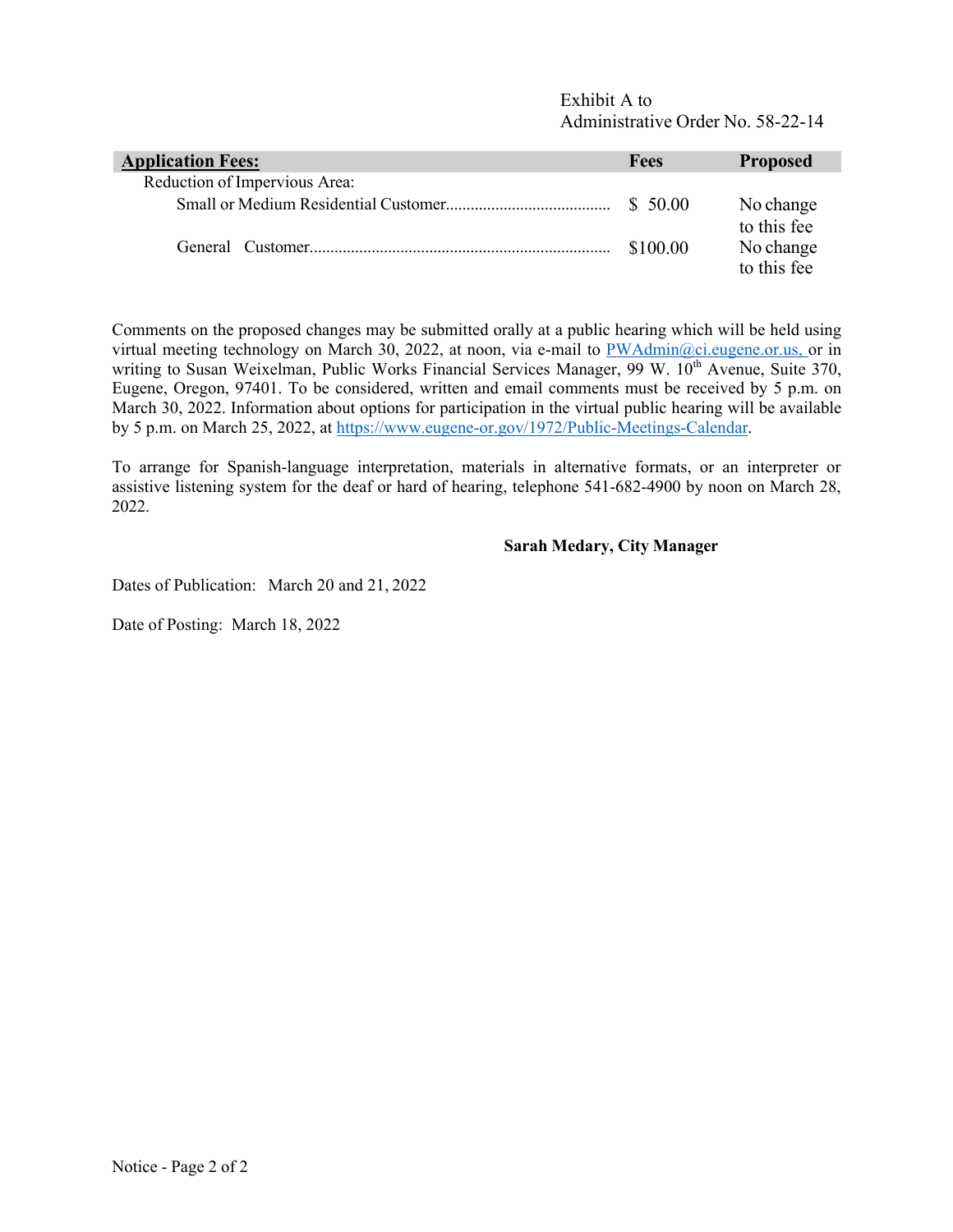### **CITY MANAGER'S FINDINGS**

### Investigation of Stormwater Service Revenue Needs Pursuant to EC 6.411(2)

Stormwater fees support services that protect clean water in Amazon Creek and the Willamette River, enhance fish and wildlife habitat, and reduce the risk of flooding. An investigation was conducted to determine stormwater revenue needs through FY23. The investigation included the following factors, as outlined in Eugene Code 6.411.

There are many components to the stormwater program. When it rains in Eugene, water hits roofs, lawns, sidewalks and streets, and picks up oil from cars, sediment, bacteria, grease, and other chemicals associated with urban life. Instead of soaking into the ground, nature's natural filter in non-urban areas, these contaminants are carried along streets and through underground storm pipes, culverts and roadside ditches, discharging directly into Amazon Creek or the Willamette River. Pipes and culverts catch leaves, sediment and litter and must be cleaned regularly. Green infrastructure such as vegetated swales and rain gardens have been installed to provide treatment for stormwater runoff in some areas and must also be maintained. Street sweeping, leaf pick up, piped system cleaning, and vegetation maintenance of rain gardens are just a few of the stormwater operations that the city provides to maintain this system. In addition to protecting clean water and healthy habitat, a functioning stormwater system also reduces the risk of flooding.

The City of Eugene is proposing to increase the stormwater user fee by 4%, effective July 1, 2022. This rate increase provides additional resources to maintain the City's rapidly growing inventory of green infrastructure, required to meet federally mandated stormwater treatment standards, which is forecasted to increase 44% over the next two years. Additionally, this rate increase provides investmentsinto our urban forestry program to more effectively manage sidewalk and tree conflicts and for ongoing additional plantings to sustain our urban canopy. Small investments in critical stormwater operations buildings that that have inadequate electrical systems, roofing concerns and other major system issues will also be addressed with this rate increase. This fee increase also helps pay for the additional costs this service will see with the recent adoption of the AFSCME contract, which is estimated to cost approximately \$300K per year, in addition to the general inflationary increases seen across many industries.

As a reminder, user fees were held flat through FY20 and FY21. To help keep the fund balanced through these fiscal years, the policy team implemented \$1M of underspending. The deferred maintenance from the underspending resulted in slower response on urban forestry non‐emergency tree issues, longer maintenance cycles on green infrastructure facilities which increases the chances of localized flooding, and less cleaning performed on the stormwater pipe system which reduces flow and increases the chances of localized flooding.

Assuming modest annual increases around 2‐4% for FY24‐FY27, revenues can keep pace with expected inflation. The policy team will evaluate future rate increases with the declining condition of our infrastructure while also trying to support our community members and customers in these uncertain economic times.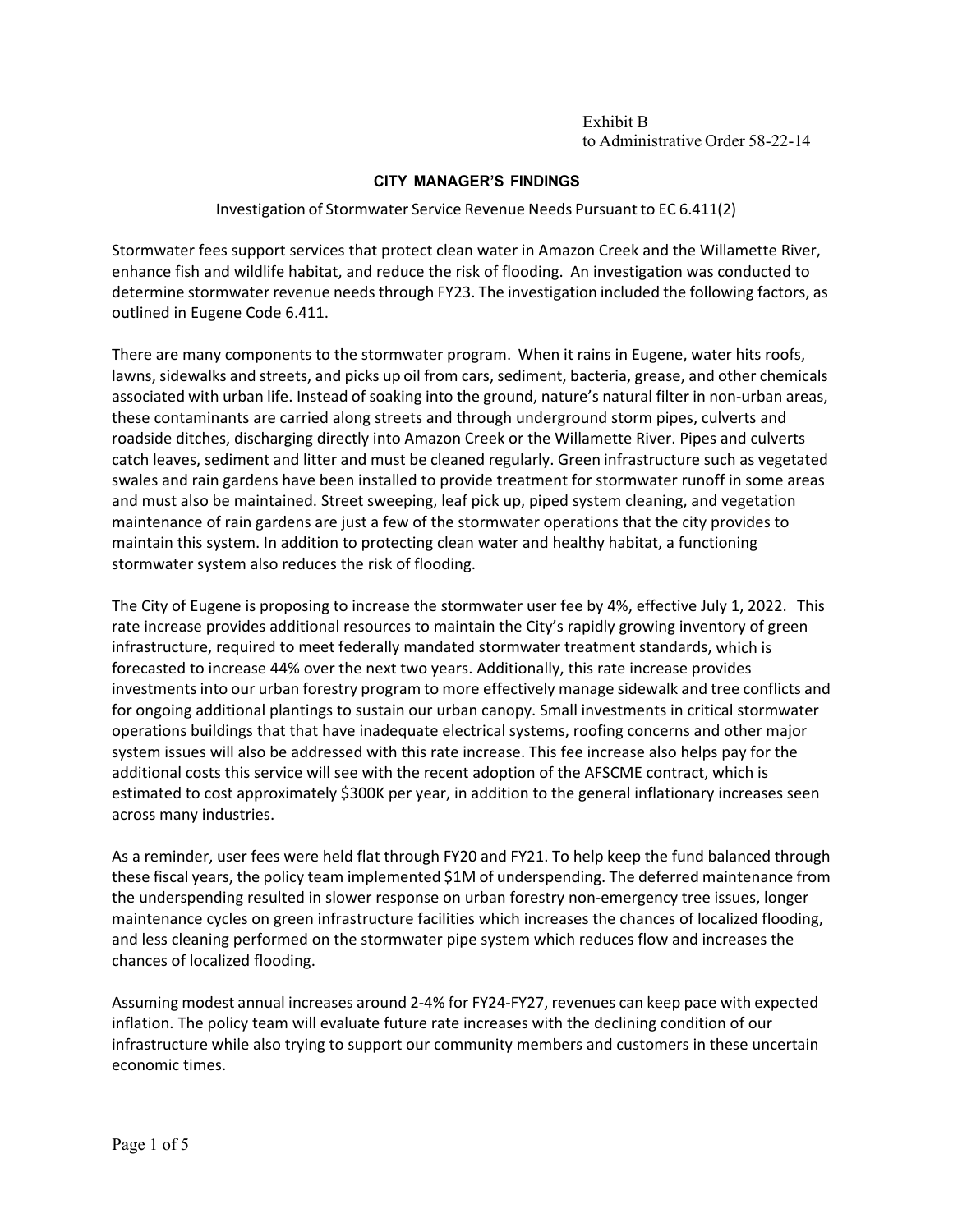| Exhibit B                        |
|----------------------------------|
| to Administrative Order 58-22-14 |

| What has been charged in the past? |                          |                          |                                |                       |  |
|------------------------------------|--------------------------|--------------------------|--------------------------------|-----------------------|--|
|                                    | Small                    | Medium                   |                                |                       |  |
| User Category <sup>1</sup>         | Residential <sup>2</sup> | Residential <sup>3</sup> | Large Residential <sup>4</sup> | Commercial/Industrial |  |
|                                    |                          |                          |                                |                       |  |
| Impervious Surface:                |                          |                          |                                |                       |  |
| FY20:                              | \$7.61                   | \$12.27                  | \$4.23 per 1,000 sf            | \$4.23 per 1,000 sf   |  |
| FY21:                              | \$7.61                   | \$12.27                  | \$4.23 per 1,000 sf            | \$4.23 per 1,000 sf   |  |
| FY22 Current:                      | \$7.85                   | \$12.64                  | \$4.36 per 1,000 sf            | \$4.36 per 1,000 sf   |  |
| <b>FY23 Proposed:</b>              | \$8.15                   | \$13.14                  | \$4.53 per 1,000 sf            | \$4.53 per 1,000 sf   |  |
|                                    |                          |                          |                                |                       |  |
| Street-Related:                    |                          |                          |                                |                       |  |
| FY20:                              | \$2.11                   | \$2.11                   | \$2.11                         | \$1.50 per 1,000 sf   |  |
| FY21:                              | \$2.11                   | \$2.11                   | \$2.11                         | \$1.50 per 1,000 sf   |  |
| FY22 Current:                      | \$2.17                   | \$2.17                   | \$2.17                         | \$1.55 per 1,000 sf   |  |
| <b>FY23 Proposed:</b>              | \$2.26                   | \$2.26                   | \$2.26                         | \$1.61 per 1,000 sf   |  |
| Administrative:                    |                          |                          |                                |                       |  |
| <b>FY20:</b>                       | \$0.62                   | \$0.62                   | \$1.97                         | \$1.97                |  |
| FY21:                              | \$0.62                   | \$0.62                   | \$1.97                         | \$1.97                |  |
| FY22 Current:                      | \$0.64                   | \$0.64                   | \$2.03                         | \$2.03                |  |
| <b>FY23 Proposed:</b>              | \$0.67                   | \$0.67                   | \$2.11                         | \$2.11                |  |
| <b>Total Monthly Fee:</b>          |                          |                          |                                |                       |  |
| FY20:                              | \$10.34                  | \$15.00                  | Varies                         | Varies                |  |
| FY21:                              | \$10.34                  | \$15.00                  | Varies                         | Varies                |  |
| FY22 Current:                      | \$10.66                  | \$15.45                  | Varies                         | Varies                |  |
| <b>FY23 Proposed:</b>              | \$11.08                  | \$16.07                  | <b>Varies</b>                  | <b>Varies</b>         |  |

 $<sup>1</sup>$  Duplex rates are modified, based on the building footprint and building configuration</sup>

 $2$  Building footprint is equal to or less than 1,000 square feet (sf).

 $3$  Building footprint is greater than 1,000 sf and less than 3,000 sf.

<sup>&</sup>lt;sup>4</sup> Building footprint is 3,000 sf or greater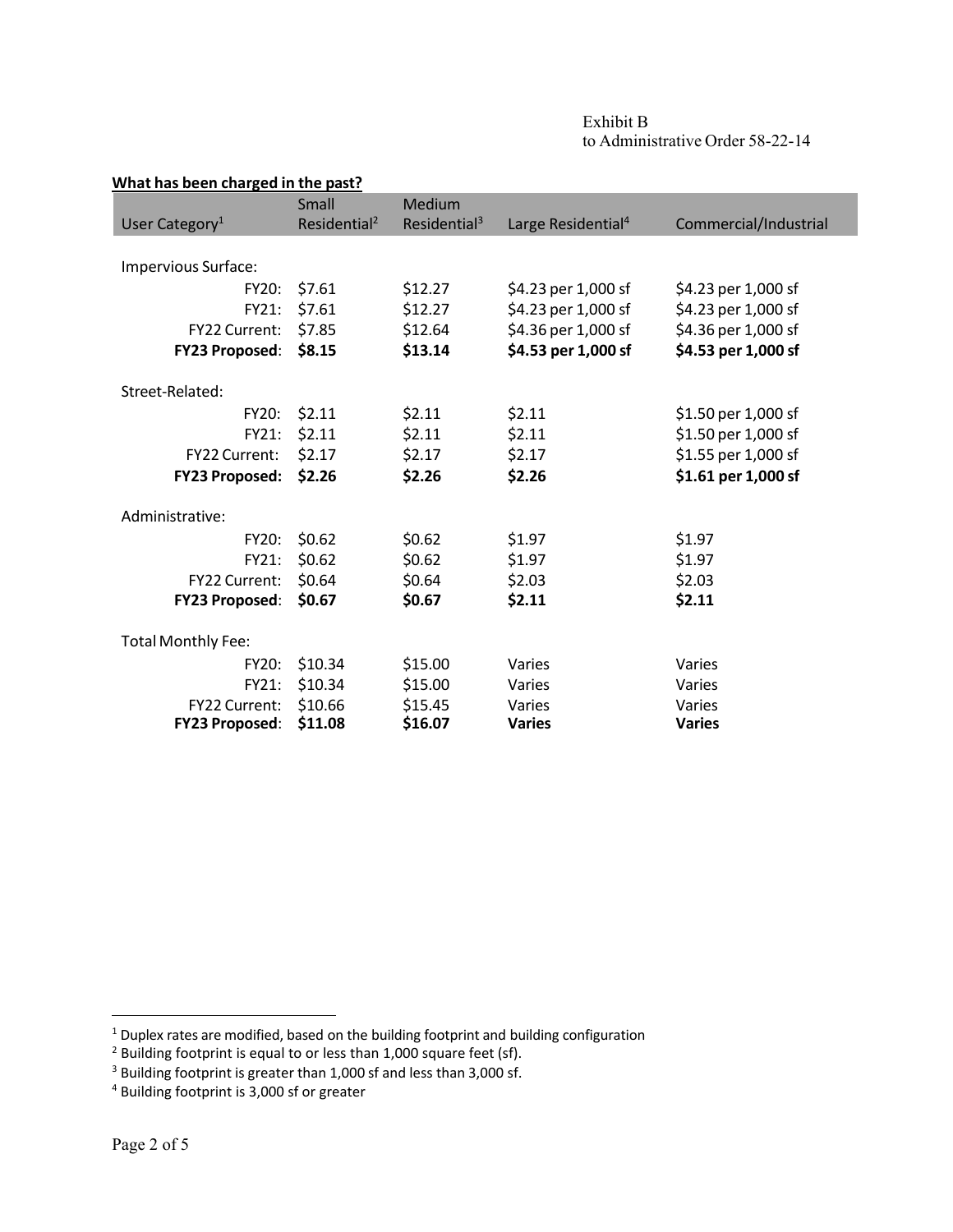### **What are the Federal and State regulationsimpacting FY23s proposed rate increase?**

The City of Eugene holds a permit under the federal Clean Water Act for the stormwater discharged from the public stormwater system into downstream waterways including Amazon Creek and the Willamette River. The permit, formally called the National Pollutant Discharge Elimination System (NPDES) Municipal Separate Storm Sewer System (MS4) Permit, requires that the City reduce the discharge of pollutants in stormwater runoff to the maximum extent practicable. The City also holds a permit under the federal Safe Drinking Water Act for stormwater discharged from the public stormwater system into groundwater via "underground injection controls (UICs)," or drywells. Both clean water permits, administered by the Oregon Department of Environmental Quality (DEQ), require implementation of pollution-reduction best management practices, water quality monitoring, and regular reporting. Both permits are drivers for the City's growing inventory of green infrastructure stormwater facilities such as swales and rain gardens. Federal flood control regulations that impact the City's stormwater program include the National Flood Insurance Program and the Flood Control Act. Federal and state regulations aimed at protecting and restoring healthy fish and wildlife habitat include the Clean Water Act wetlands protections and the Endangered Species Act. The FY23 proposed budget for the stormwater program will provide funding for the City to continue carrying out activities and services necessary to meet these federal and state regulations.

### **How doesthe City of Eugene's proposed rate compare to othersimilar service providers?**

All the cities included in the chart below are regulated under the MS4 permit program, with an important distinction. "MS4 Phase I permittees" tend to represent larger and more densely populated areas and must meet additional obligations compared to the smaller "MS4 Phase II permittees." The table reflects this distinction in that rates for Corvallis, Springfield, and Albany, all MS4 Phase II permittees, are on the lower end of the range. All others in the table are MS4 Phase I permittees and their stormwater programs are more comparable to Eugene's with the exception of Portland which, in many older areas of the city, operates a combined wastewater and stormwater system, so the programs are not comparable in scope.

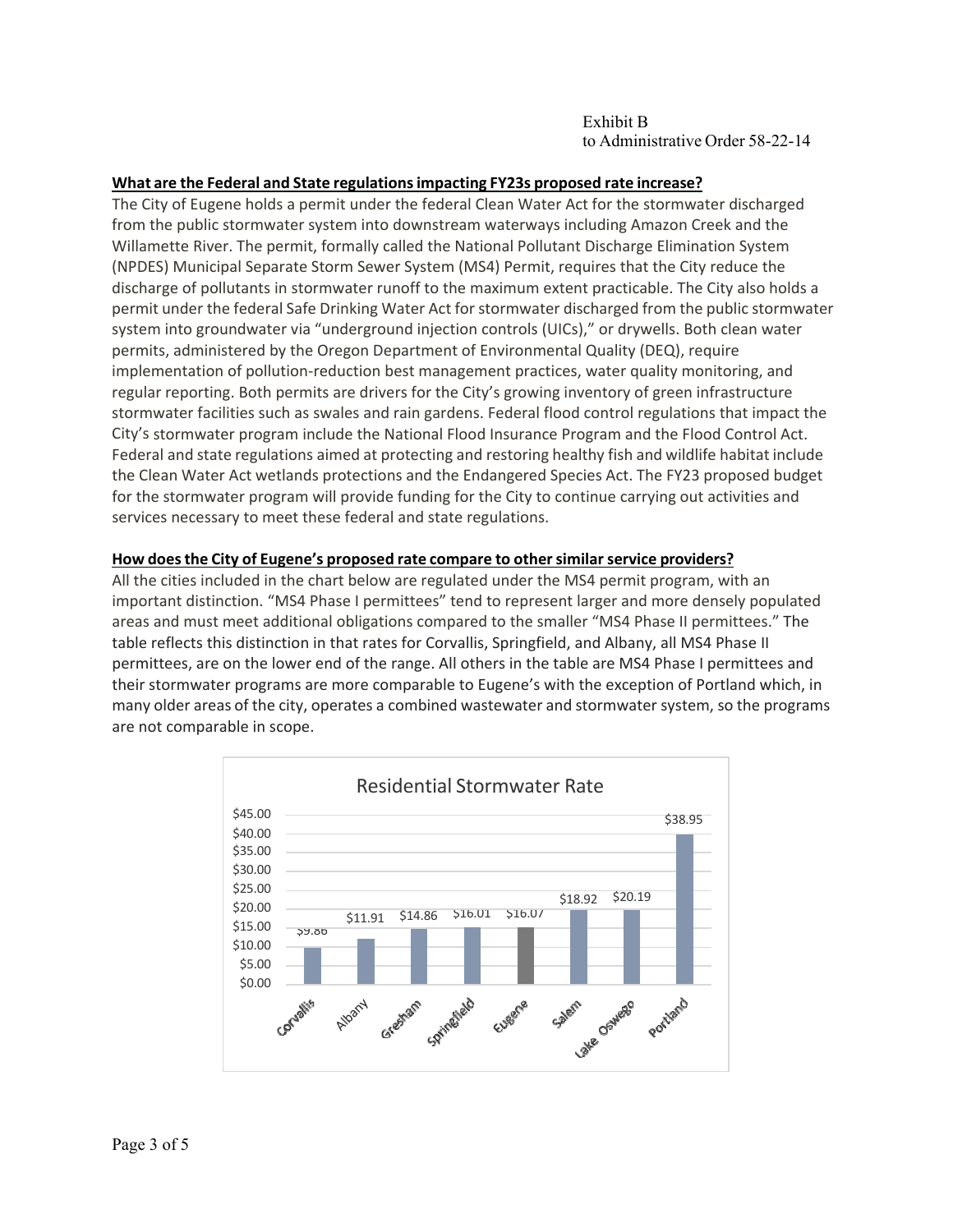#### **What isthe revenue needed to pay forservice proposed in the FY23 Budget?**

| <b>Sources of Funds:</b>            |                     |
|-------------------------------------|---------------------|
| Beginning Working Capital           | \$7,816,519         |
| <b>Current Rate Revenue</b>         | \$20,516,000        |
| Rate Increase Revenue               | \$821,000           |
| Other Revenue                       | \$836,992           |
| <b>Total Resources</b>              | \$29,990,511        |
| Uses of Funds:*                     |                     |
| <b>Operations &amp; Maintenance</b> | \$14,347,160        |
| Capital Projects                    | \$2,665,000         |
| Administration                      | \$2,325,613         |
| Planning                            | \$1,359,170         |
| Utility Right of Way Fee            | \$1,295,000         |
| <b>Utility Administration</b>       | \$743,761           |
| Education                           | \$397,358           |
| <b>Ending Working Capital</b>       | \$6,857,449         |
| <b>Total Requirements</b>           | <u>\$29,990,511</u> |
| Rate Increase - Proposed            | 4.0%                |

*\*The rate increase is included in the cost of the above programs.*

### **What are the specialsurcharge ratesforstormwater customers discharging stormwater at extraordinary expense to the City?**

The current fee structure isset up so the more stormwater a large residential or industrial/commercial property discharges, the more they pay for the City to manage it once it gets to the public system.

### **Are there otherrelevant policies adopted by the City Council impacting the FY23 proposed rates?**

The City Council‐adopted Comprehensive Stormwater Management Plan (CSWMP, 1993) includes goals, policies and implementation actions that provide the framework for an integrated multiple‐objective approach to stormwater management.

### **Are any IGAsimpacting the FY23 proposed rates?**

There are no additional new intergovernmental agreements between the City of Eugene and other entities that will impact the FY23 proposed rates. Existing relevant intergovernmental agreements (e.g. City of Eugene/Lane County Stormwater IGA, City of Eugene/Lane County Maintenance IGA) are cost neutral and are updated periodically as needed to maintain parity in level of effort and resources.

### **Do the rates establish an equity between different classes of rate payers?**

The stormwater fee schedule isset up to charge customers whose residence or business generates more stormwater runoff a higher fee. There are three classes of rates for residential customers based upon impervious surface area: small, medium, and large. Small and medium residential pay a flat rate. Large residential and commercial/industrial customers pay per square footage of impervious surface area.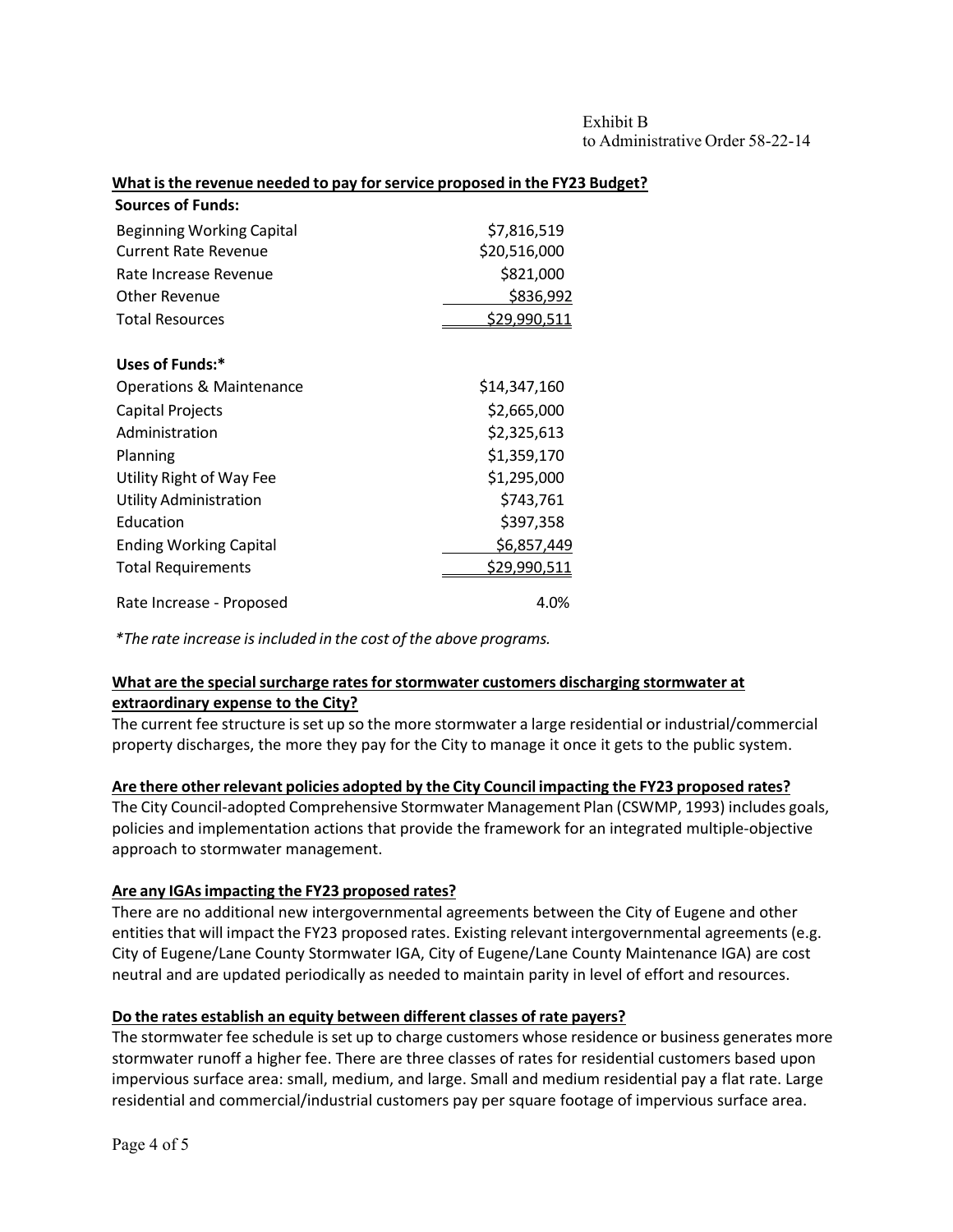# **Isthe stormwater program paying an appropriate value for the use and occupancy of the City'sright of‐way system?**

The City of Eugene stormwater program is paying a similar charge for the use and occupancy of the City of Eugene's right‐of‐way system, when compared to other utilities in the area.

### **Percentage of Revenue for Use in the Right‐of‐Way**

| Cable TV                    | .5% |
|-----------------------------|-----|
| <b>FWFB</b>                 | 6%  |
| Telecommunications          |     |
| (including Internet access) | 7%  |
| <b>NW Natural Gas</b>       | .5% |
| <b>COE Stormwater</b>       | 6%  |
| <b>COE Wastewater</b>       | ና%  |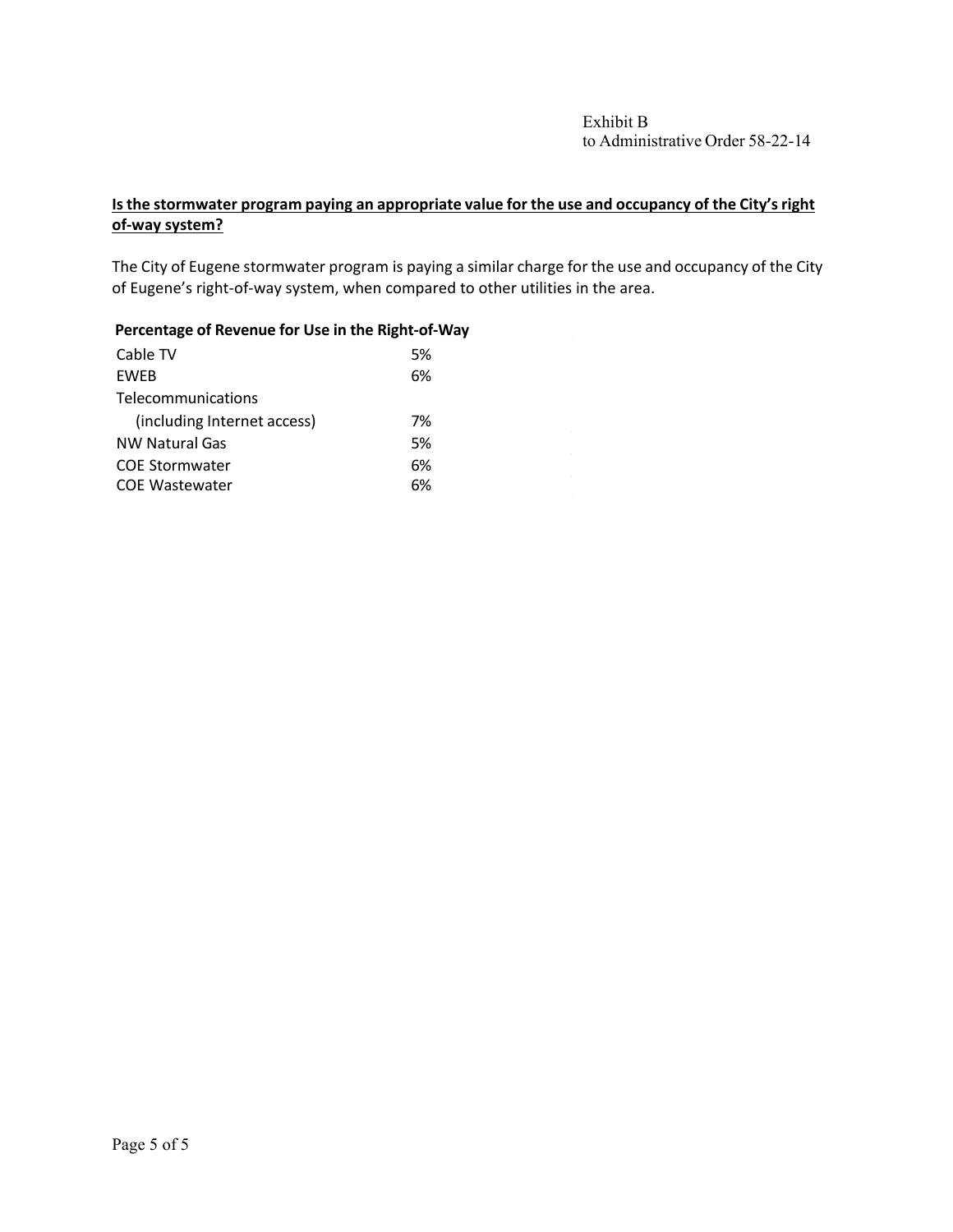#### Updated Notice Of Opportunity To Comment On Proposed Changes To Stormwater User Fees Re: Administrative Order No. 58-22-14

The Notice attached to Administrative Order No. 58-22-14 advises that a public hearing on the proposed Stormwater User Fee amendments will be held on March 30, 2022. Notice was scheduled to be published in the Register Guard newspaper on March 20 and 21, 2022, as indicated in the Notice. Due to the Register Guard's inability to publish the Notice as scheduled, in order to comply with the Eugene Code's requirements concerning notice of Stormwater User Fee amendments, the public hearing has been rescheduled to April 6, 2022, and publication of the Notice has been rescheduled to March 27 and 28, 2022, as shown on the attached updated Notice.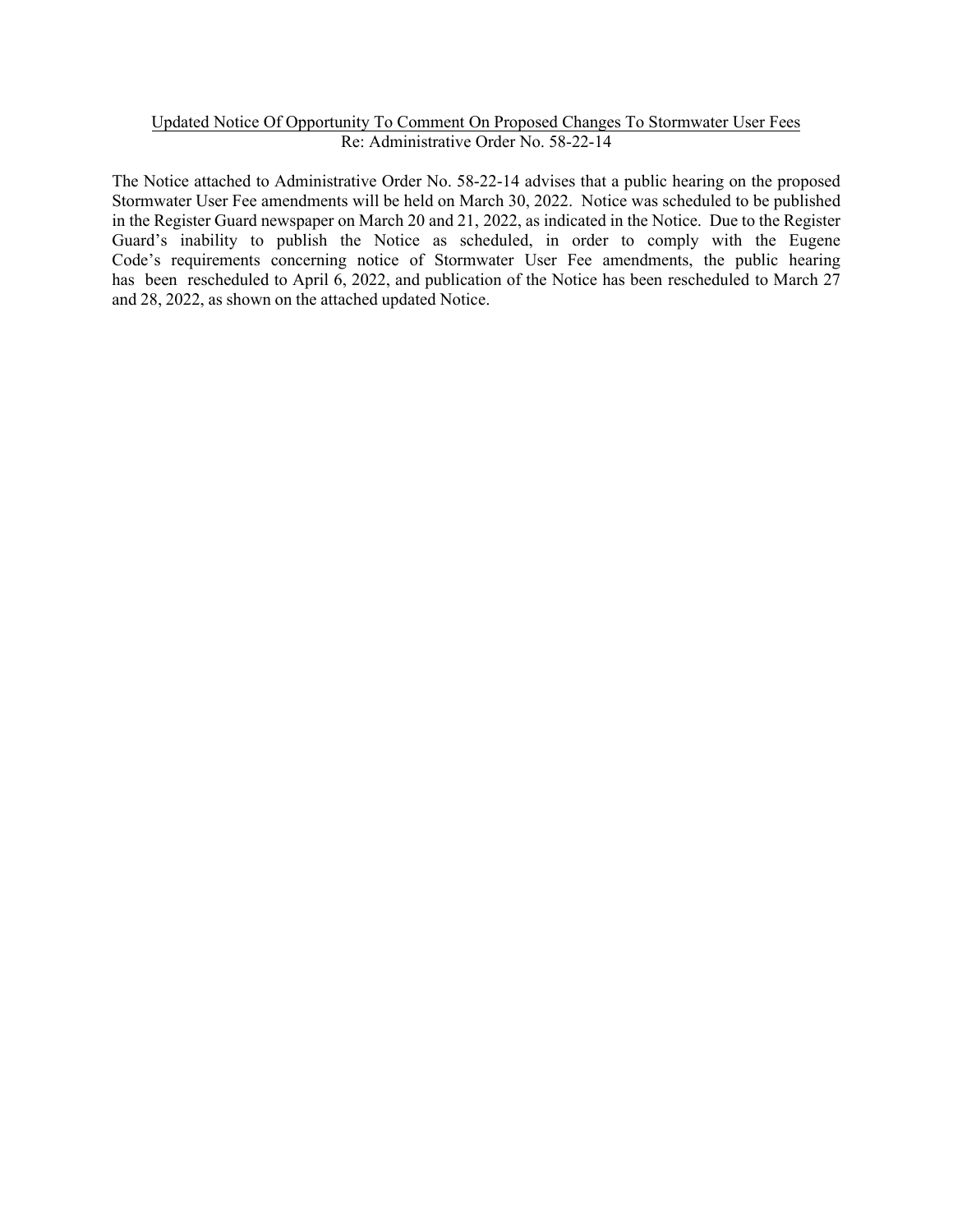## **NOTICE OF OPPORTUNITY TO COMMENT ON PROPOSED CHANGES TO STORMWATER USER FEES**

To continue providing stormwater services at the same level of service through fiscal year 2023, the City of Eugene is proposing increases in Stormwater User fees to become effective on bills issued on or after July 1, 2022. Documentation supporting this proposal may be reviewed at [www.eugene-or.gov/swfees.](http://www.eugene-or.gov/swfees)  The current monthly fees and the proposed fees to be charged are set out below.

Stormwater User fees are the sum of charges for impervious surface, street-related run-off and an administrative fee. The three categories of "residential" fees all refer to single-family dwellings, and are described as follows:

- 1. Small Residential Customer. Building footprint is equal to or less than 1,000 square feet.
- 2. Medium Residential Customer. Building footprint is greater than 1,000 square feet and less than 3,000 square feet.
- 3. Large Residential Customer. Building footprint is 3,000 square feet or greater.

All users other than single family homes and duplexes are included as Commercial/Industrial.

The fee for a duplex is calculated as follows: The administrative portion of the fee is based on a single residential account; the street-related portion of the fee is twice the amount for a single family dwelling; and the charge for impervious surface is the same as for a single-family dwelling if the duplex has a vertical configuration and twice that rate if the duplex has a horizontal configuration.

|                     | Small       | Medium      |                       |                       |
|---------------------|-------------|-------------|-----------------------|-----------------------|
|                     | Residential | Residential | Large Residential     | Commercial/Industrial |
|                     |             |             |                       |                       |
| Impervious Surface: | \$7.85      | \$12.64     | \$4.36 per $1,000$ sf | \$4.36 per $1,000$ sf |
| Proposed:           | \$8.15      | \$13.14     | \$4.53 per $1,000$ sf | \$4.53 per $1,000$ sf |
|                     |             |             |                       |                       |
| Street-Related:     | \$2.17      | \$2.17      | \$2.17                | \$1.55 per $1,000$ sf |
| Proposed:           | \$2.26      | \$2.26      | \$2.26                | \$1.61 \$per 1,000 sf |
|                     |             |             |                       |                       |
| Administrative:     | \$0.64      | \$0.64      | \$2.03                | \$2.03                |
| <b>Proposed:</b>    | \$0.67      | \$0.67      | \$2.11                | \$2.11                |
|                     |             |             |                       |                       |
| Total Monthly Fee:  | \$10.66     | \$15.45     | Varies                | Varies                |
| Proposed:           | \$11.08     | \$16.07     | Varies                | Varies                |

The term "per 1,000 sf" refers to square foot of impervious surface area.

| <b>Application Fees:</b> | <b>Fees</b> | <b>Proposed</b>          |
|--------------------------|-------------|--------------------------|
|                          |             | No change<br>to this fee |